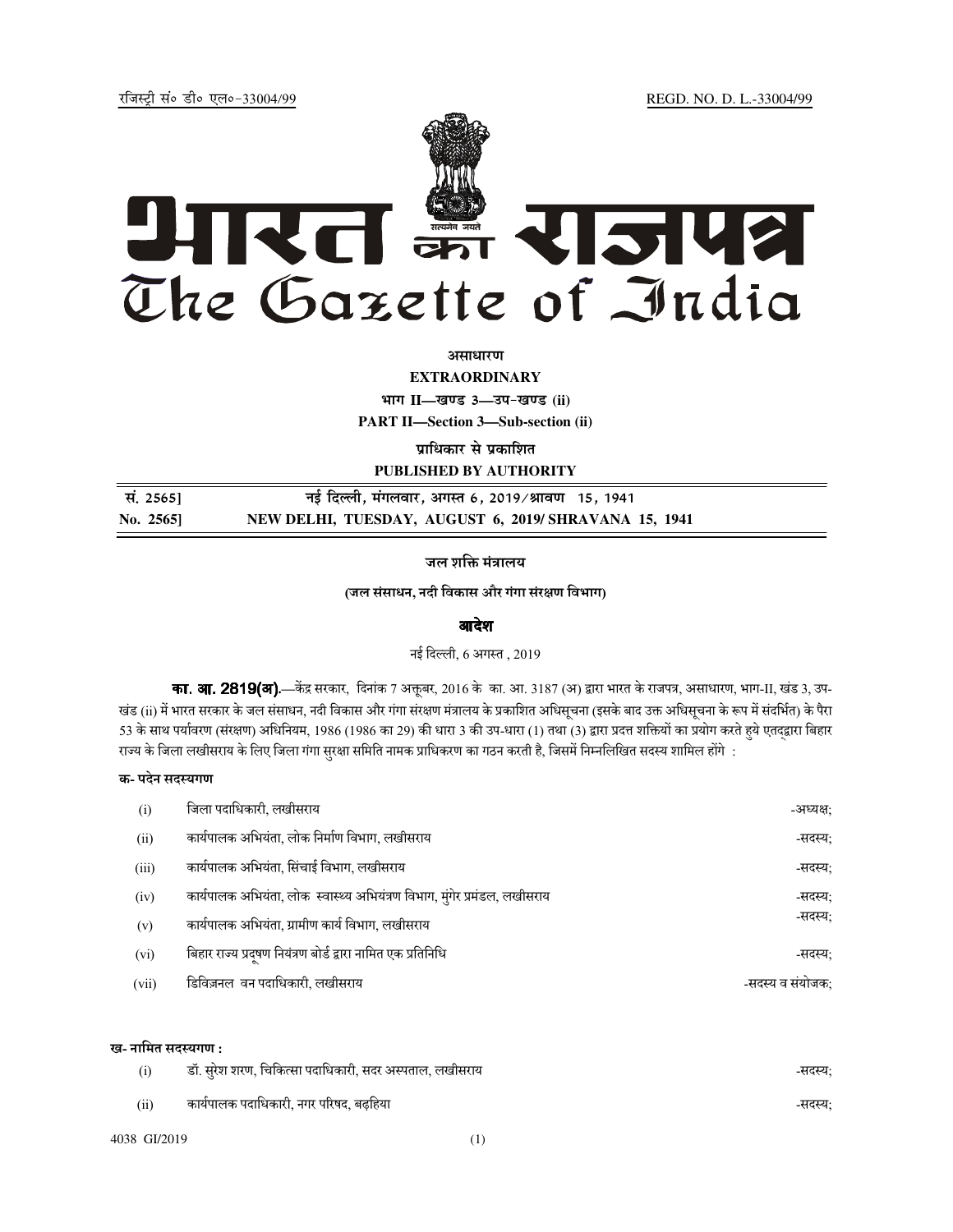| (iii) | ग्राम पंचायत मुखिया-खुटहा पश्चिमी, बढ़हिया, लखीसराय                                                  | -सदस्य: |
|-------|------------------------------------------------------------------------------------------------------|---------|
| (iv)  | प्रो.सुभाशीष राय, रसायनशास्त्र विभाग, कार्यानन्द स्मारक शर्मा  महाविद्यालय,<br>लखीसराय (पर्यावरणविद) | -सदस्य: |
| (v)   | प्रो.बिपिन राय, रसायनशास्त्र विभाग, कार्यानन्द स्मारक शर्मा  महाविद्यालय,<br>लखीसराय (पर्यावरणविद)   | -सदस्य: |
| (vi)  | श्री सूरज साह, उद्योग संघ के प्रतिनिधि,लखीसराय (उद्योगपति)                                           | -सदस्य  |
| 2.    | नामित सदस्यों का कार्यकाल इस आदेश की प्रकाशन की तारीख से दो वर्ष की अवधि के लिए होगा।                |         |

- 3. जिला गंगा सुरक्षा समिति ऐसी शक्तियों का प्रयोग करेगी और ऐसे कार्यो का पालन करेगी जो उक्त अधिसूचना में निर्दिष्ट है।
- 4. नामित सदस्यों को यात्रा भत्ता/दैनिक भत्ता और बैठक फीस राज्य सरकार के नियमों के अनुसार देय होगी।
- 5. अध्यक्ष, उक्त अधिसूचना के अनुसार बैठकें आयोजित करने के लिए प्रक्रिया तथा अवधि के संबंध में निर्णय ले सकते हैं।

[फा. सं. स्था. 01/2016-17/111/एनएमसीजी (खंड-III)]

राजीव किशोर, कार्यकारी निदेशक (प्रशा.) राष्ट्रीय स्वच्छ गंगा मिशन

## **MINISTRY OF JAL SHAKTI**

# **(Department of Water Resources, River Development and Ganga Rejuvenation)**

## **ORDER**

New Delhi, the 6th August, 2019

**S.O. 2819(E).—**In exercise of the powers conferred by sub-sections (1) and (3) of section 3 of the Environment (Protection) Act, 1986 (29 of 1986), read with the paragraph 53 of the notification of the Government of India, in the Ministry of Water Resources, River Development and Ganga Rejuvenation, published in the Gazette of India, Extraordinary, Part II, Section 3, Sub-section (ii), *vide* number S. O. 3187 (E), dated the 7th October, 2016 (hereinafter referred to as the said notification), the Central Government hereby constitutes an authority to be called as the District Ganga Protection Committee for District Lakhisarai of the State of Bihar, comprising of the following members, namely:-

## **(A) Ex-officio Members:**

| (i)   | District Magistrate, Lakhisarai                                                                                     | Chairperson;<br>$\overline{\phantom{a}}$            |
|-------|---------------------------------------------------------------------------------------------------------------------|-----------------------------------------------------|
| (ii)  | Executive Engineer, Public Works Department, Lakhisarai                                                             | Member;<br>$\overline{\phantom{a}}$                 |
| (iii) | Executive Engineer, Irrigation Department, Lakhisarai                                                               | Member:                                             |
| (iv)  | Executive Engineer, Public Health Engineering Department, Munger<br>Division, Lakhisarai                            | Member:                                             |
| (v)   | Executive Engineer, Rural Works Department, Lakhisarai                                                              | Member:                                             |
| (vi)  | Representative of Bihar Pollution Control Board                                                                     | Member;<br>$\overline{\phantom{a}}$                 |
| (vii) | Divisional Forest Officer, Lakhisarai                                                                               | Member and<br>$\overline{\phantom{a}}$<br>Convenor; |
| (B)   | <b>Nominated Members:</b>                                                                                           |                                                     |
| (i)   | Dr. Suresh Sharan, Medical Officer, Sadar Hospital, Lakhisarai                                                      | Member;                                             |
| (ii)  | Executive Officer, City Council, Badhahiya                                                                          | Member;                                             |
| (iii) | Gram Panchayat Mukhiya - Khutaha West, Badhahiya, Lakhisarai                                                        | Member:<br>$\overline{\phantom{a}}$                 |
| (iv)  | Professor Subhashish Rai, Chemistry Science, Karyanand Smarak Sharma<br>Mahavidyalay, Lakhisarai (Environmentalist) | Member;<br>$\overline{\phantom{a}}$                 |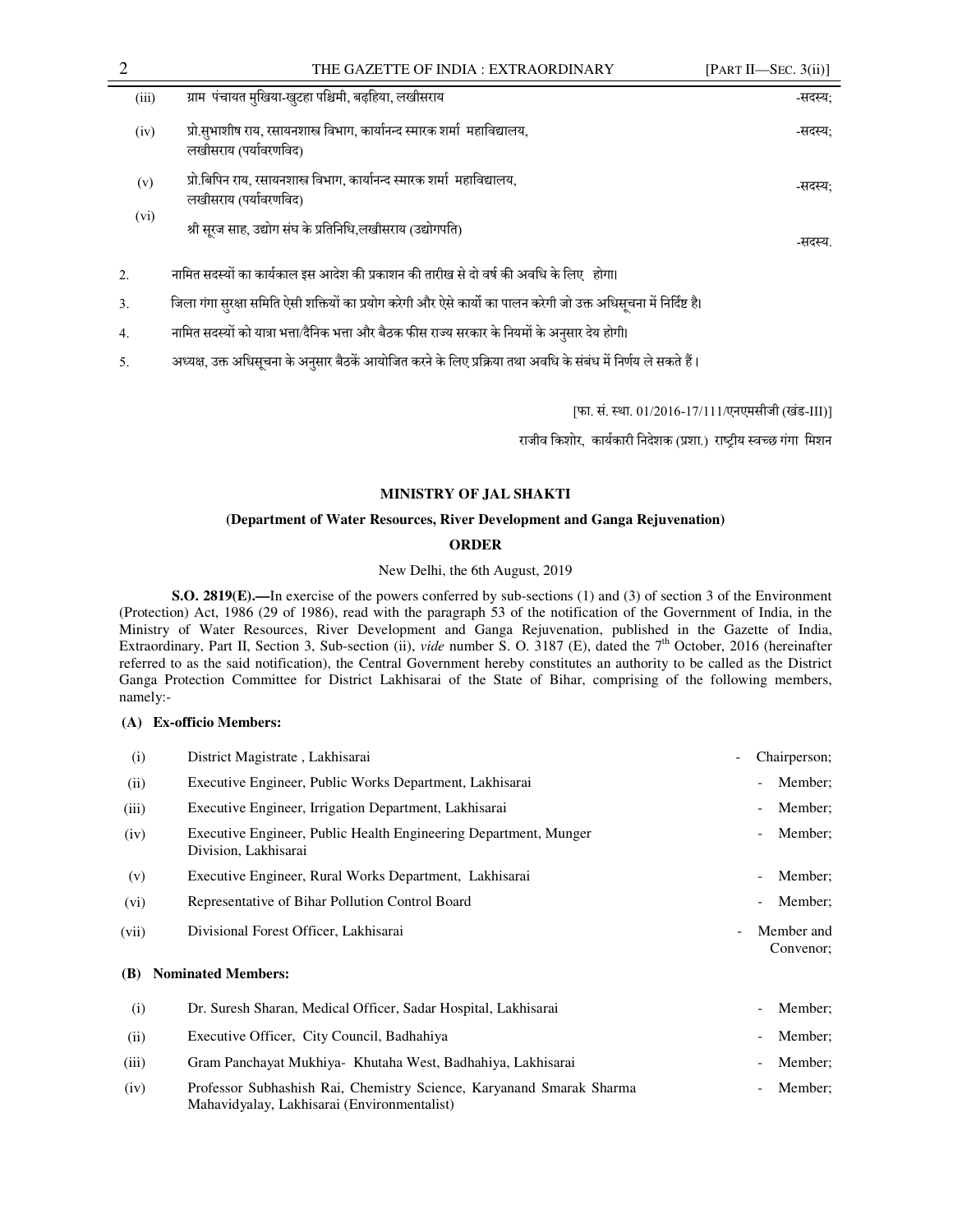Mahavidyalay, Lakhisarai (Environmentalist)

(vi) Shri Suraj Shah, Representative of Industry Association, Lakhisarai (Industrialist) Member.

2. The nominated members shall hold office for a term of two years from the date of publication of this Order in the Official Gazette.

3. The District Ganga Protection Committee shall exercise such powers and perform such functions as specified in the said notification.

4. Travelling Allowance, Daily Allowance and sitting fees of the nominated Members shall be governed by the relevant rules of the State Government.

5. The Chairperson may decide the procedure and frequency for holding the meetings as per the said notification.

[F. No. Estt. 01/2016-17/111/NMCG (Vol-III)]

RAJIV KISHORE, Executive Director (Admn.) National Mission for Clean Ganga

## आदेश

#### नई िदली, 6 अग
त , 2019

**का. आ. 2820(अ).—**केंद्र सरकार, दिनांक 7 अक्तूबर, 2016 के का. आ. 3187 (अ) द्वारा भारत के राजपत्र, असाधारण, भाग-II, खंड 3- उप-खंड (ii) में भारत सरकार के जल संसाधन, नदी विकास और गंगा संरक्षण मंत्रालय के प्रकाशित अधिसूचना (इसके बाद उक्त अधिसूचना के रूप में संदर्भित) के पैरा 53 के साथ पर्यावरण (संरक्षण) अधिनियम, 1986 (1986 का 29) की धारा 3 की उप-धारा (1) तथा (3) द्वारा प्रदत्त शक्तियों का प्रयोग करते हुये एतद्द्वारा बिहार राज्य के जिला सारण के लिए जिला गंगा सुरक्षा समिति नामक प्राधिकरण का गठन करती है, जिसमें निम्नलिखित सदस्य शामिल होंगे :

## क- पदेन सदस्यगण

| (i)   | जिला पदाधिकारी, सारण                                   | -अध्यक्ष:        |
|-------|--------------------------------------------------------|------------------|
| (ii)  | कार्यपालक अभियंता, लोक निर्माण विभाग, छपरा             | -सदस्य:          |
| (iii) | कार्यपालक अभियंता, सिंचाई विभाग, छपरा                  | -सदस्य:          |
| (iv)  | कार्यपालक अभियंता, लोक स्वास्थ्य अभियंत्रण विभाग, सारण | -सदस्य:          |
| (v)   | कार्यपालक अभियंता, ग्रामीण कार्य प्रमंडल-1, छपरा       | -सदस्य:          |
| (vi)  | बिहार राज्य प्रदुषण नियंत्रण परिषद, से प्रतिनिधि       | -सदस्य:          |
| (vii) | वन प्रमंडल पदाधिकारी, सारण                             | -सदस्य व संयोजक: |

#### ख- नामित सदस्यगण :

| (i)   | निदेशक, जिला ग्रामीण विकास अभिकरण, सारण                                         | -सदस्य: |
|-------|---------------------------------------------------------------------------------|---------|
| (ii)  | आयुक्त नगर निगम, छपरा                                                           | -सदस्य: |
| (iii) | मुखिया, ग्राम)पंचायतराज, मुस्सेपुर प्रखण्ड-सदर, छपरा                            | -सदस्य: |
| (iv)  | डॉ.अरुण कुमार सिंह, व्याख्याता भौतिकी, राजेंद्र कॉलेज, छपरा                     | -सदस्य: |
| (v)   | डॉ.राकेश प्रसाद, व्याख्याता जन्तु विज्ञान, जय प्रकाश नारायण विश्वविद्यालय ,छपरा | -सदस्य; |
| (vi)  | श्री पवन कुमार अग्रवाल, पुरानी गुड़हट्टी, साहिबगंज, छपरा                        | -सदस्य. |

- 2. नािमत सद
यB का काय<काल इस आदेश क@ 7काशन क@ तारीख से दो वष< क@ अविध के िलए होगा।
- 3. जिला गंगा सुरक्षा समिति ऐसी शक्तियों का प्रयोग करेगी और ऐसे कार्यो का पालन करेगी जो उक्त अधिसूचना में निर्दिष्ट है।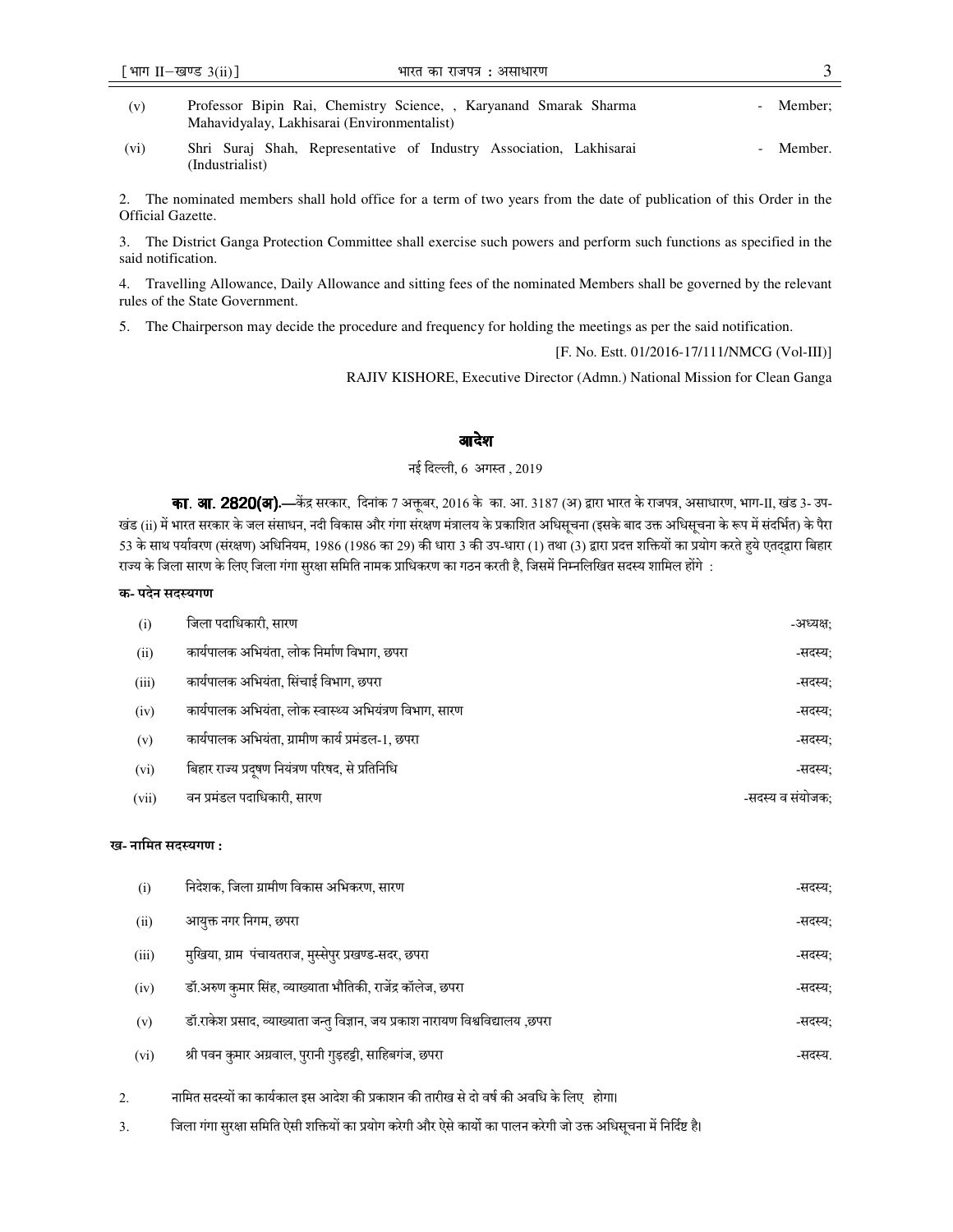## 4. नामित सदस्यों को यात्रा भत्ता/दैनिक भत्ता और बैठक फीस राज्य सरकार के नियमों के अनसार देय होगी।

5. अध्यक्ष, उक्त अधिसूचना के अनुसार बैठकें आयोजित करने के लिए प्रक्रिया तथा अवधि के संबंध में निर्णय ले सकते हैं।

[फा. सं. स्था. 01/2016-17/111/एनएमसीजी (खंड-III)]

राजीव किशोर, कार्यकारी निदेशक (प्रशा.) राष्ट्रीय स्वच्छ गंगा मिशन

## **ORDER**

#### New Delhi, the 6th August, 2019

**S.O. 2820(E).—**In exercise of the powers conferred by sub-sections (1) and (3) of section 3 of the Environment (Protection) Act, 1986 (29 of 1986), read with the paragraph 53 of the notification of the Government of India, in the Ministry of Water Resources, River Development and Ganga Rejuvenation, published in the Gazette of India, Extraordinary, Part II, Section 3, Sub-section (ii), *vide* number S. O. 3187 (E), dated the 7th October, 2016 (hereinafter referred to as the said notification), the Central Government hereby constitutes an authority to be called as the District Ganga Protection Committee for District Saran of the State of Bihar, comprising of the following members, namely:-

### **(A) Ex-officio Members:**

| (i)   | District Magistrate, Saran                                                            | Chairperson;                        |
|-------|---------------------------------------------------------------------------------------|-------------------------------------|
| (ii)  | Executive Engineer, Public Works Department, Chhapara                                 | Member;<br>$\overline{\phantom{a}}$ |
| (iii) | Executive Engineer, Irrigation Department, Chhapara                                   | Member;<br>$\overline{\phantom{a}}$ |
| (iv)  | Executive Engineer, Public Health Engineering Department, Saran                       | Member;<br>$\overline{\phantom{0}}$ |
| (v)   | Executive Engineer, Rural Works Division-1, Chhapara                                  | Member;<br>$\qquad \qquad -$        |
| (vi)  | Representative of Bihar Pollution Control Board                                       | Member;<br>$\overline{\phantom{a}}$ |
| (vii) | Divisional Forest Officer, Saran<br>$\frac{1}{2}$                                     | Member and<br>Convenor;             |
|       |                                                                                       |                                     |
|       | (B) Nominated Members:                                                                |                                     |
| (i)   | Director, District Rural Development Agency, Saran                                    | Member;<br>$\overline{\phantom{0}}$ |
| (ii)  | Municipal Commissioner, Chhapara                                                      | Member:<br>$\qquad \qquad -$        |
| (iii) | Mukhiya Gram Panchayat Raj, Mussepur, Block –Sadar, Chhapara                          | Member:<br>$\overline{\phantom{a}}$ |
| (iv)  | Dr. Arun Kumar Singh, Lecturer Physics, Rajendra College, Chhapara                    | Member:<br>$\qquad \qquad -$        |
| (v)   | Dr. Rakesh Prasad, Lecturer Zoology, Jai Prakash Narayan<br>Vishwavidhyalay, Chhapara | Member;<br>$\qquad \qquad -$        |

- 2. The nominated members shall hold office for a term of two years from the date of publication of this Order in the Official Gazette.
- 3. The District Ganga Protection Committee shall exercise such powers and perform such functions as specified in the said notification.
- 4. Travelling Allowance, Daily Allowance and sitting fees of the nominated Members shall be governed by the relevant rules of the State Government.
- 5. The Chairperson may decide the procedure and frequency for holding the meetings as per the said notification.

#### [F. No. Estt. 01/2016-17/111/NMCG (Vol-III)]

RAJIV KISHORE, Executive Director (Admn.) National Mission for Clean Ganga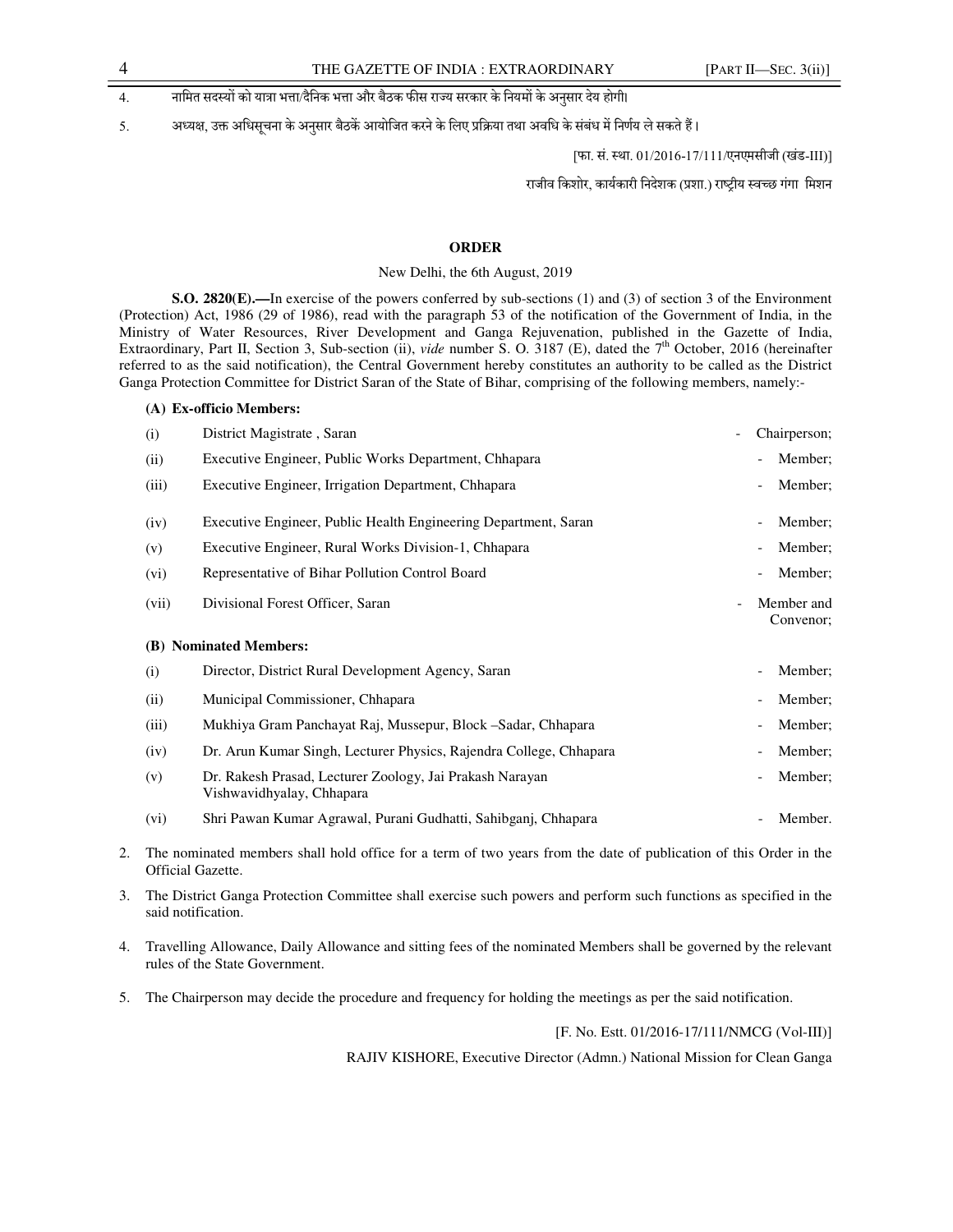## आदेश

#### नई िदली, 6 अग
त, 2019

का. आ. 2821(अ).—केंद्र सरकार, दिनांक 7 अक्तूबर, 2016 के का. आ. 3187 (अ) द्वारा भारत के राजपत्र, असाधारण, भाग-II, खंड 3- उप-खंड (ii) में भारत सरकार के जल संसाधन, नदी विकास और गंगा संरक्षण मंत्रालय के प्रकाशित अधिसूचना (इसके बाद उक्त अधिसूचना के रूप में संदर्भित) के पैरा 53 के साथ पर्यावरण (संरक्षण) अधिनियम, 1986 (1986 का 29) की धारा 3 की उप-धारा (1) तथा (3) द्वारा प्रदत्त शक्तियों का प्रयोग करते हुये एतदद्वारा बिहार राज्य के जिला खगड़िया के लिए जिला गंगा सरक्षा समिति नामक प्राधिकरण का गठन करती है, जिसमें निम्नलिखित सदस्य शामिल होंगे :

#### क- पदेन सदस्यगण

| (i)   | जिला पदाधिकारी, खगड़िया                                   | -अध्यक्ष:        |
|-------|-----------------------------------------------------------|------------------|
| (ii)  | कार्यपालक अभियंता, लोक निर्माण विभाग,                     | -सदस्य:          |
| (iii) | कार्यपालक अभियंता, सिंचाई विभाग,                          | -सदस्य:          |
| (iv)  | कार्यपालक अभियंता, लोक स्वास्थ्य अभियंत्रण विभाग, खगड़िया | -सदस्य:          |
| (v)   | कार्यपालक अभियंता, ग्रामीण कार्य विभाग,                   | -सदस्य:          |
| (vi)  | बिहार राज्य प्रदूषण नियंत्रण परिषद, से अभियंता/प्रतिनिधि  | -सदस्य:          |
| (vii) | प्रमंडलीय वन अधिकारी, खगड़िया                             | -सदस्य व संयोजक: |

#### ख- नामित सदस्यगण :

| उप विकास आयुक्त , खगड़िया<br>(i)                                                            | -सदस्य; |
|---------------------------------------------------------------------------------------------|---------|
| मुखिया- ग्राम पंचायत राज, रामपुर<br>(ii)                                                    | -सदस्य: |
| कार्यपालक पदाधिकारी, नगर परिषद, खगड़िया<br>(iii)                                            | -सदस्य; |
| श्री नवीन कुमार, शिक्षक, जन नायक कर्पूरी ठाकुर उच्च विद्यालय, खगड़िया (पर्यावरणविद)<br>(iv) | सदस्य;  |
| श्री जयंत कुमार, शिक्षक, उच्च विद्यालय , मेहसौड़ी, खगड़िया (पर्यावरणविद)<br>(v)             | -सदस्य: |
| श्री अशोक सरदार, अध्यक्ष, चैंबर ऑफ कॉमर्स, खगड़िया<br>(vi)                                  | -सदस्य. |

2. नािमत सद
यB का काय<काल इस आदेश क@ 7काशन क@ तारीख से दो वष< क@ अविध के िलए होगा।

3. जिला गंगा सुरक्षा समिति ऐसी शक्तियों का प्रयोग करेगी और ऐसे कार्यो का पालन करेगी जो उक्त अधिसूचना में निर्दिष्ट है।

- 4. नािमत सद
यB को या)ा भAा/दैिनक भAा और बैठक फ@स राHय सरकार के िनयमB के अनसार देय होगी। ु
- 5. अध्यक्ष, उक्त अधिसूचना के अनुसार बैठकें आयोजित करने के लिए प्रक्रिया तथा अवधि के संबंध में निर्णय ले सकते हैं।

[फा. सं. स्था. 01/2016-17/111/एनएमसीजी (खंड-III)]

राजीव किशोर, कार्यकारी निदेशक (प्रशा.) राष्ट्रीय स्वच्छ गंगा मिशन

### **ORDER**

#### New Delhi, the 6th August, 2019

**S.O. 2821(E).—**In exercise of the powers conferred by sub-sections (1) and (3) of section 3 of the Environment (Protection) Act, 1986 (29 of 1986), read with the paragraph 53 of the notification of the Government of India, in the Ministry of Water Resources, River Development and Ganga Rejuvenation, published in the Gazette of India, Extraordinary, Part II, Section 3, Sub-section (ii), *vide* number S. O. 3187 (E), dated the 7<sup>th</sup> October, 2016 (hereinafter referred to as the said notification), the Central Government hereby constitutes an authority to be called as the District Ganga Protection Committee for District Khagaria of the State of Bihar, comprising of the following members, namely:-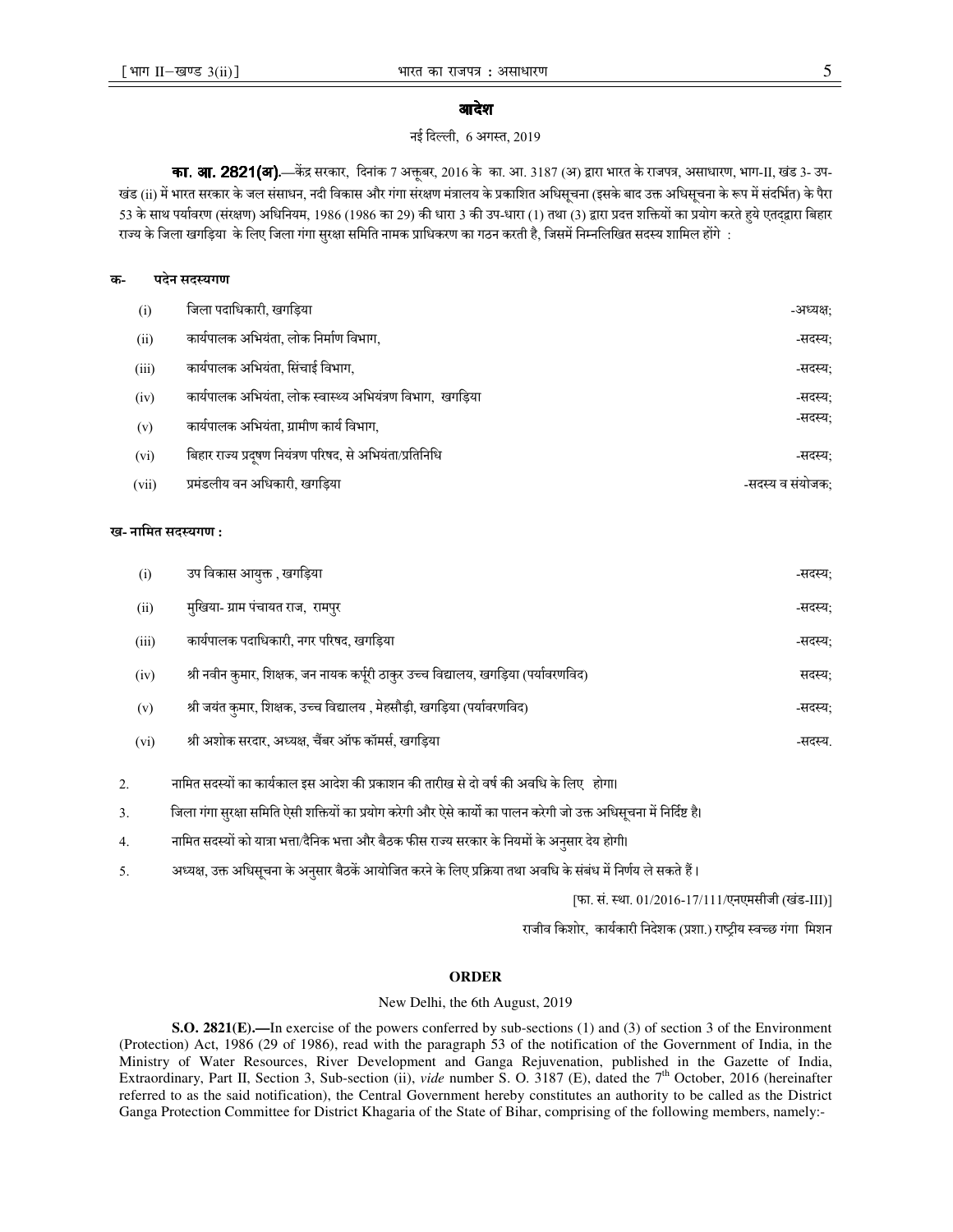| (A)   | <b>Ex-officio Members:</b>                                                                       |                                                     |
|-------|--------------------------------------------------------------------------------------------------|-----------------------------------------------------|
| (i)   | District Magistrate, Khagaria                                                                    | Chairperson;<br>$\overline{\phantom{a}}$            |
| (ii)  | Executive Engineer, Public Works Department                                                      | Member;                                             |
| (iii) | <b>Executive Engineer, Irrigation Department</b>                                                 | Member;                                             |
| (iv)  | Executive Engineer, Public Health Engineering Department                                         | Member;                                             |
| (v)   | Executive Engineer, Rural Works Department                                                       | Member;                                             |
| (vi)  | Engineer/Representative of Bihar Pollution Control Board                                         | Member;                                             |
| (vii) | Divisional Forest Officer, Khagaria                                                              | Member and<br>$\overline{\phantom{a}}$<br>Convenor; |
| (B)   | <b>Nominated Members:</b>                                                                        |                                                     |
| (i)   | Deputy Development Commissioner, Khagariya                                                       | Member;                                             |
| (ii)  | Head, Gram Panchayat Raj, Rampur                                                                 | Member;                                             |
| (iii) | Executive Officer, City Council, Khagaria                                                        | Member;                                             |
| (iv)  | Shri Naveen Kumar, Teacher, Jan Nayak Karpuri Thakur High School,<br>Khagaria (Environmentalist) | Member;                                             |
| (v)   | Shri Jayant Kumar, Teacher, High School, Mehsauri, Khagaria<br>(Environmentalist)                | Member;                                             |
| (vi)  | Shri Ashok Sardar, Chairman, Chamber of Commerce, Khagaria                                       | Member.                                             |

- 2. The nominated members shall hold office for a term of two years from the date of publication of this Order in the Official Gazette.
- 3. The District Ganga Protection Committee shall exercise such powers and perform such functions as specified in the said notification.
- 4. Travelling Allowance, Daily Allowance and sitting fees of the nominated Members shall be governed by the relevant rules of the State Government.
- 5. The Chairperson may decide the procedure and frequency for holding the meetings as per the said notification.

#### [F. No. Estt.01/2016-17/111/NMCG (Vol-III)]

RAJIV KISHORE, Executive Director (Adm.) National Mission for Clean Ganga

## आदेश

## नई िदली, 6 अग
त , 2019

का. आ. 2822(अ).—केंद्र सरकार, दिनांक 7 अक्तूबर, 2016 के का. आ. 3187 (अ) द्वारा भारत के राजपत्र, असाधारण, भाग-II, खंड 3- उप-खंड (ii) में भारत सरकार के जल संसाधन, नदी विकास और गंगा संरक्षण मंत्रालय के प्रकाशित अधिसूचना (इसके बाद उक्त अधिसूचना के रूप में संदर्भित) के पैरा 53 के साथ पर्यावरण (संरक्षण) अधिनियम, 1986 (1986 का 29) की धारा 3 की उप-धारा (1) तथा (3) द्वारा प्रदत्त शक्तियों का प्रयोग करते हुये एतदद्वारा बिहार राज्य के जिला मुंगेर के लिए जिला गंगा सुरक्षा समिति नामक प्राधिकरण का गठन करती है, जिसमें निम्नलिखित सदस्य शामिल होंगे :

#### क- पदेन सदस्यगण

| (i)   | जिला पदाधिकारी, मुंगेर                                                   | -अध्यक्ष: |
|-------|--------------------------------------------------------------------------|-----------|
| (ii)  | कार्यपालक अभियंता, भवन निर्माण विभाग, मुंगेर                             | -सदस्य:   |
| (iii) | कार्यपालक अभियंता, सिंचाई विभाग, मंगेर                                   | -सदस्य:   |
| (iv)  | कार्यपालक अभियंता, लोक स्वास्थ्य अभियंत्रण विभाग, मुंगेर प्रमंडल, मुंगेर | -सदस्य:   |
| (v)   | कार्यपालक अभियंता, ग्रामीण कार्य विभाग, मुंगेर                           | -सदस्य:   |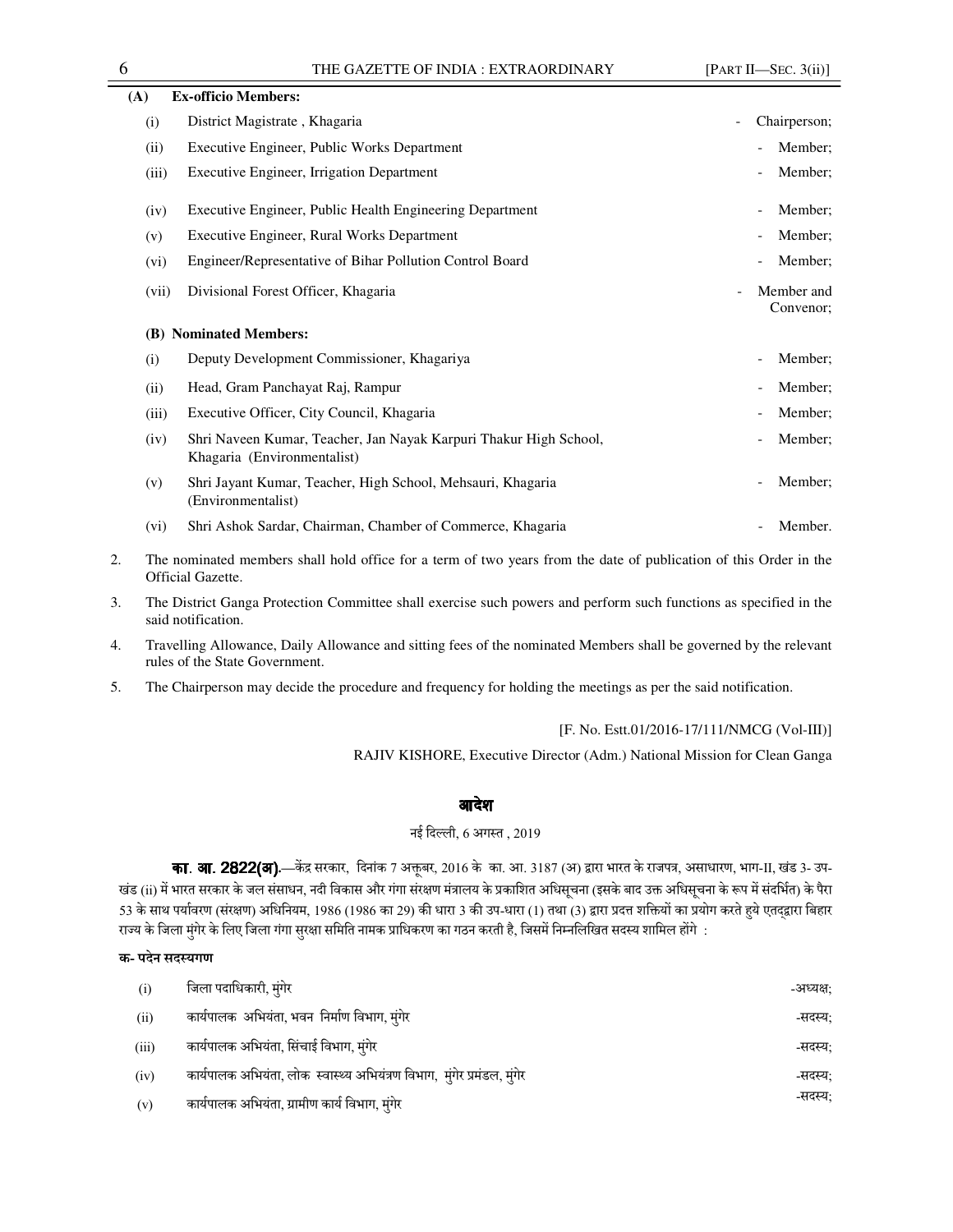| (vi)               | बिहार राज्य प्रदूषण नियंत्रण परिषद, से अभियंता/प्रतिनिधि          | -सदस्य:          |
|--------------------|-------------------------------------------------------------------|------------------|
| (vii)              | वन प्रमंडल पदाधिकारी, मुंगेर                                      | -सदस्य व संयोजक: |
| ख- नामित सदस्यगण : |                                                                   |                  |
| (i)                | उप विकास आयुक्त , मुंगेर                                          | -सदस्य:          |
| (ii)               | कार्यपालक पदाधिकारी, नगर निगम, मुंगेर                             | -सदस्य;          |
| (iii)              | मुखिया, ग्राम पंचायत महली सदर प्रखण्ड, मुंगेर                     | -सदस्य:          |
| (iv)               | श्री अमित शेखर, प्रतिनिधि, गंगाजलि, मुंगेर (पर्यावरणविद)          | -सदस्य;          |
| (v)                | श्री अशोक पटेल, गंगा महासभा, छोटी केलाबाड़ी, मुंगेर (पर्यावरणविद) | -सदस्य:          |
| (vi)               | शाखा प्रबन्धक, आई.टी.सी., मुंगेर (उद्योगपति)                      | -सदस्य.          |
|                    |                                                                   |                  |

- 2. नामित सदस्यों का कार्यकाल इस आदेश की प्रकाशन की तारीख से दो वर्ष की अवधि के लिए होगा।
- 3. जिला गंगा सुरक्षा समिति ऐसी शक्तियों का प्रयोग करेगी और ऐसे कार्यो का पालन करेगी जो उक्त अधिसूचना में निर्दिष्ट है।
- 4. नामित सदस्यों को यात्रा भत्ता/दैनिक भत्ता और बैठक फीस राज्य सरकार के नियमों के अनुसार देय होगी।
- 5. अध्यक्ष, उक्त अधिसूचना के अनुसार बैठकें आयोजित करने के लिए प्रक्रिया तथा अवधि के संबंध में निर्णय ले सकते हैं।

[फा. सं. स्था. 01/2016-17/111/एनएमसीजी (खंड-III)]

राजीव किशोर, कार्यकारी निदेशक (प्रशा.) राष्ट्रीय स्वच्छ गंगा मिशन

## **ORDER**

## New Delhi, the 6th August, 2019

**S.O. 2822(E).—**In exercise of the powers conferred by sub-sections (1) and (3) of section 3 of the Environment (Protection) Act, 1986 (29 of 1986), read with the paragraph 53 of the notification of the Government of India, in the Ministry of Water Resources, River Development and Ganga Rejuvenation, published in the Gazette of India, Extraordinary, Part II, Section 3, Sub-section (ii), *vide* number S. O. 3187 (E), dated the 7<sup>th</sup> October, 2016 (hereinafter referred to as the said notification), the Central Government hereby constitutes an authority to be called as the District Ganga Protection Committee for District Munger of the State of Bihar, comprising of the following members, namely:-

#### **(A) Ex-officio Members:**

| (i)   | District Magistrate, Munger                                                          | Chairperson;                        |
|-------|--------------------------------------------------------------------------------------|-------------------------------------|
| (ii)  | Executive Engineer, Building Construction Department, Munger                         | Member;<br>$\blacksquare$           |
| (iii) | Executive Engineer, Irrigation Department, Munger                                    | Member;                             |
| (iv)  | Executive Engineer, Public Health Engineering Department, Munger<br>Division, Munger | Member:<br>$\overline{\phantom{a}}$ |
| (v)   | Executive Engineer, Rural works division, Munger                                     | Member:<br>$\overline{\phantom{a}}$ |
| (vi)  | Engineer/Representative of Bihar Pollution Control Board                             | Member:                             |
| (vii) | Divisional Forest Officer, Munger                                                    | -Member and Convenor;               |
|       |                                                                                      |                                     |
|       | (B) Nominated Members:                                                               |                                     |
| (i)   | Deputy Development Commissioner, Munger                                              | Member:                             |
| (ii)  | Executive Officer, Municipal Corporation, Munger                                     | Member;<br>$\overline{\phantom{a}}$ |
| (iii) | Mukhiya Gram Panchayat Raj, Mahuli Sadar Division, Munger                            | Member:<br>$\overline{\phantom{a}}$ |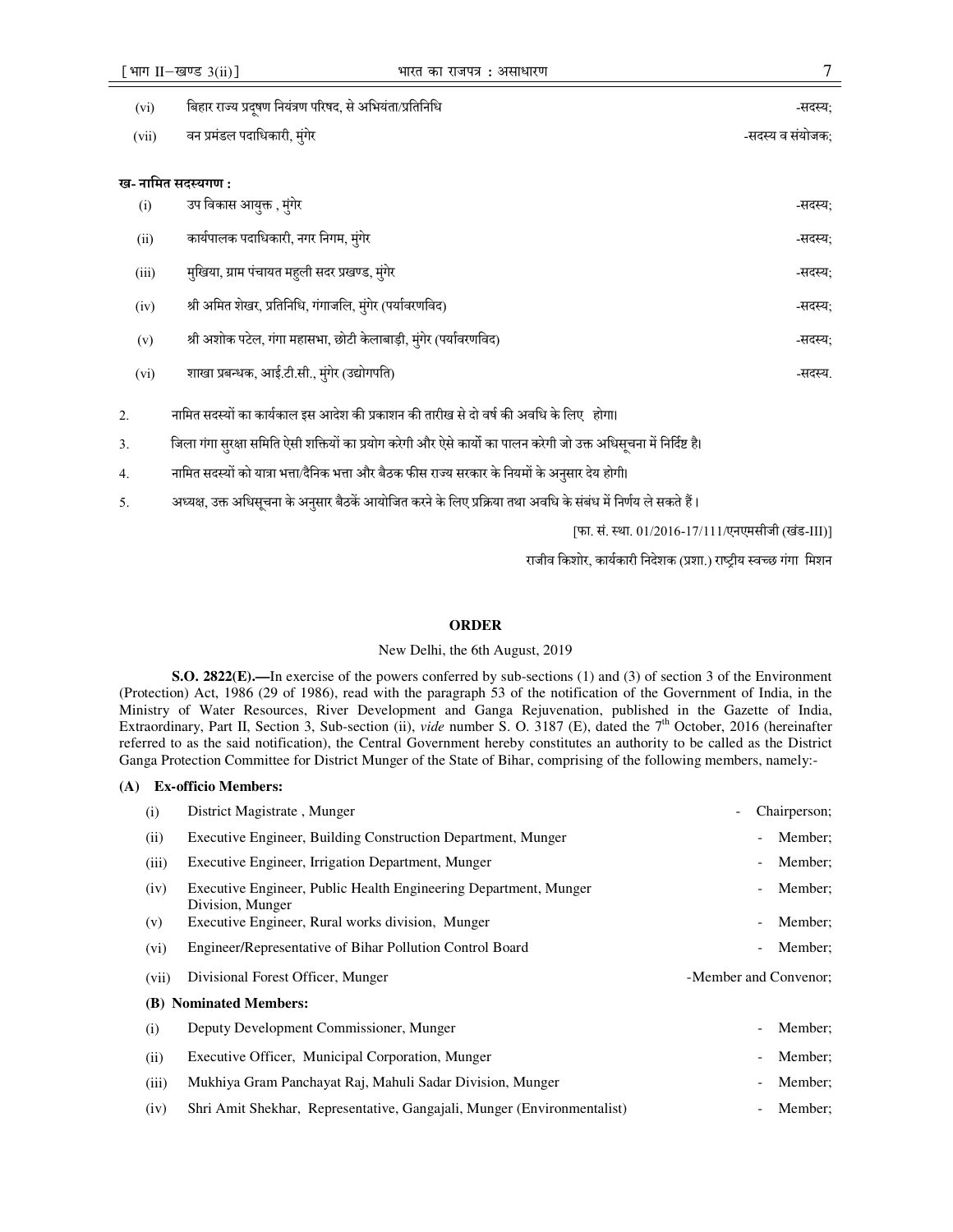| (v) | Shri Ashok Patel, Ganga Mahasabha, Small Kelabadi, Munger | Member: |
|-----|-----------------------------------------------------------|---------|
|     | (Environmentalist)                                        |         |

- (vi) Branch Manager, ITC, Munger (Industrialist) Member.
- 2. The nominated members shall hold office for a term of two years from the date of publication of this Order in the Official Gazette.
- 3. The District Ganga Protection Committee shall exercise such powers and perform such functions as specified in the said notification.
- 4. Travelling Allowance, Daily Allowance and sitting fees of the nominated Members shall be governed by the relevant rules of the State Government.
- 5. The Chairperson may decide the procedure and frequency for holding the meetings as per the said notification.

## [F. No. Estt. 01/2016-17/111/NMCG (Vol-III)]

RAJIV KISHORE, Executive Director (Admn.) National Mission for Clean Ganga

## आदेश

नई िदली, 6 अग
त , 2019

का. आ. 2823(अ).—केंद्र सरकार, दिनांक 7 अक्तूबर, 2016 के का. आ. 3187 (अ) द्वारा भारत के राजपत्र, असाधारण, भाग-II, खंड 3- उप-खंड (ii) में भारत सरकार के जल संसाधन, नदी विकास और गंगा संरक्षण मंत्रालय के प्रकाशित अधिसूचना (इसके बाद उक्त अधिसूचना के रूप में संदर्भित) के पैरा 53 के साथ पर्यावरण (संरक्षण) अधिनियम, 1986 (1986 का 29) की धारा 3 की उप-धारा (1) तथा (3) द्वारा प्रदत्त शक्तियों का प्रयोग करते हुये एतद्द्वारा बिहार राज्य के जिला समस्तीपुर के लिए जिला गंगा सुरक्षा समिति नामक प्राधिकरण का गठन करती है, जिसमें निम्नलिखित सदस्य शामिल होंगे :

## क- पदेन सदस्यगण

| (i)   | जिला पदाधिकारी, समस्तीपुर                                      | -अध्यक्ष:        |
|-------|----------------------------------------------------------------|------------------|
| (ii)  | कार्यपालक  अभियंता, लोक निर्माण प्रमंडल, समस्तीपुर             | -सदस्य:          |
| (iii) | कार्यपालक अभियंता, सिंचाई प्रमंडल, समस्तीपुर                   | -सदस्य:          |
| (iv)  | कार्यपालक अभियंता, लोक स्वास्थ्य प्रमंडल, समस्तीपुर            | -सदस्य:          |
| (v)   | कार्यपालक अभियंता, ग्रामीण कार्य प्रमंडल, समस्तीपुर            | -सदस्य:          |
| (vi)  | बिहार राज्य प्रदूषण नियंत्रण परिषद, द्वारा प्राधिकृत पदाधिकारी | -सदस्य;          |
| (vii) | जिला वन पदाधिकारी, समस्तीपुर                                   | -सदस्य व संयोजक: |

## ख- नामित सदस्यगण :

| (i)    | उप विकास आयुक्त, समस्तीपुर                                                                                                                                                                                                                                                                                                      | -सदस्य: |
|--------|---------------------------------------------------------------------------------------------------------------------------------------------------------------------------------------------------------------------------------------------------------------------------------------------------------------------------------|---------|
| (ii)   | मुखिया, ग्राम पंचायत राज, हेतनपुर, पटोरी                                                                                                                                                                                                                                                                                        | -सदस्य: |
| (iii)  | कार्यपालक पदाधिकारी, नगर परिषद, समस्तीपुर                                                                                                                                                                                                                                                                                       | -सदस्य: |
| (iv)   | डॉ. मनमोहन झा, प्रोफेसर जन्तु विज्ञान, समस्तीपुर कॉलेज, समस्तीपुर (पर्यावरणविद)                                                                                                                                                                                                                                                 | सदस्य:  |
| (v)    | श्री अरुण कुमार चौधरी, प्रोफेसर वनस्पति विज्ञान, राम निरीक्षण आत्मा राम कॉलेज, समस्तीपुर<br>(पर्यावरणविद)                                                                                                                                                                                                                       | -सदस्य: |
| (vi)   | श्री राम गोपाल सुरेखा, उद्योगपति, अमृत पशु आहार, समस्तीपुर                                                                                                                                                                                                                                                                      | -सदस्य. |
| 2.     | नामित सदस्यों का कार्यकाल इस आदेश की प्रकाशन की तारीख से दो वर्ष की अवधि के लिए होगा।                                                                                                                                                                                                                                           |         |
| $\sim$ | $\overbrace{1}$ , and the post-contract $\overline{1}$ and $\overline{1}$ and $\overline{1}$ and $\overline{1}$ and $\overline{1}$ are $\overline{1}$ and $\overline{1}$ and $\overline{1}$ and $\overline{1}$ and $\overline{1}$ and $\overline{1}$ and $\overline{1}$ and $\overline{1}$ and $\overline{1}$ and $\overline{1$ |         |

- 3. जिला गंगा सुरक्षा समिति ऐसी शक्तियों का प्रयोग करेगी और ऐसे कार्यो का पालन करेगी जो उक्त अधिसूचना में निर्दिष्ट है।
- 4. नामित सदस्यों को यात्रा भत्ता/दैनिक भत्ता और बैठक फीस राज्य सरकार के नियमों के अनुसार देय होगी।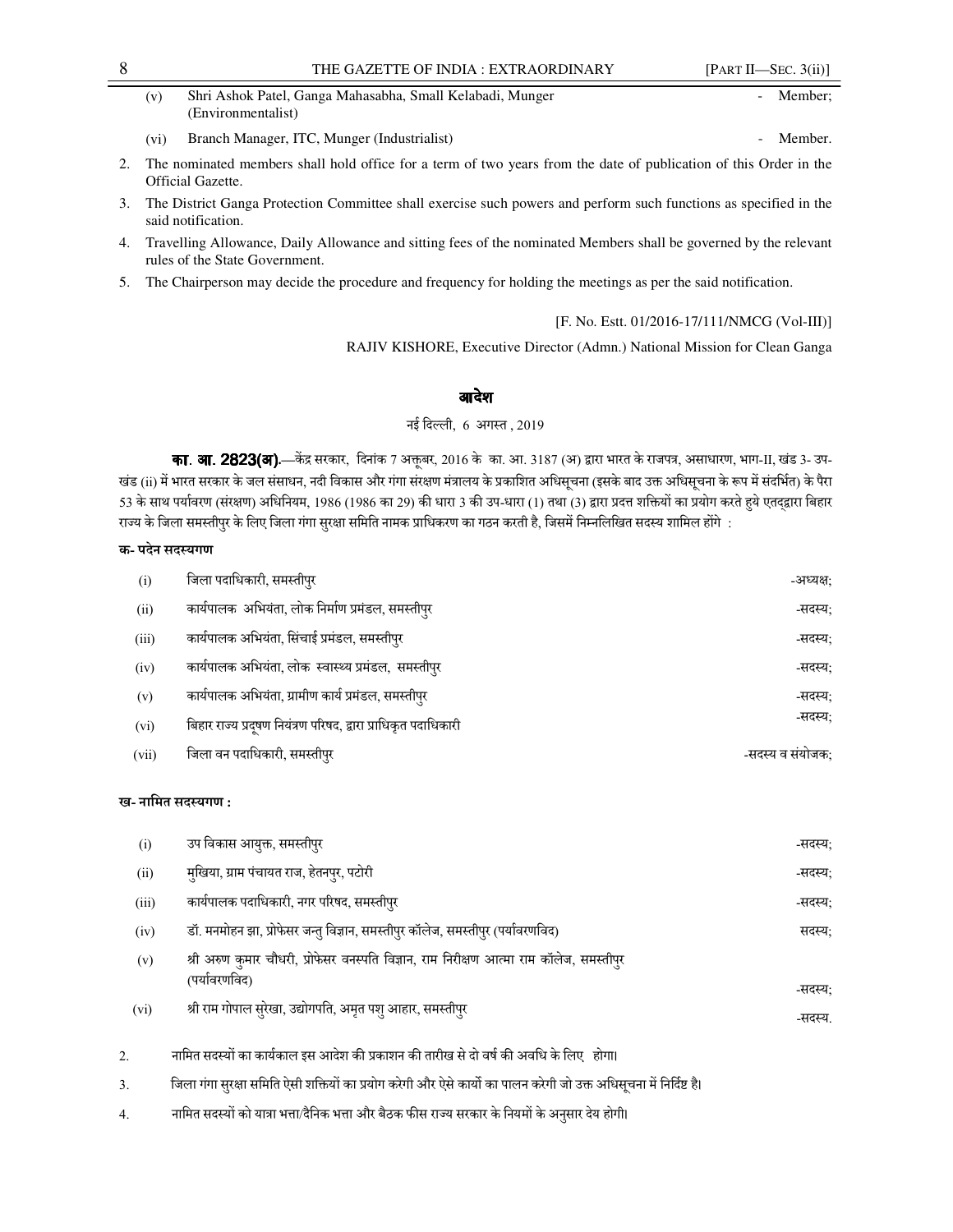5. अध्यक्ष, उक्त अधिसुचना के अनुसार बैठके आयोजित करने के लिए प्रक्रिया तथा अवधि के संबंध में निर्णय ले सकते हैं।

[फा. सं. स्था. 01/2016-17/111/एनएमसीजी (खंड-III)]

राजीव किशोर, कार्यकारी निदेशक (प्रशा.) राष्ट्रीय स्वच्छ गंगा मिशन

#### **ORDER**

#### New Delhi, the 6th August, 2019

**S.O. 2823(E).—In exercise of the powers conferred by sub-sections (1) and (3) of section 3 of the Environment** (Protection) Act, 1986 (29 of 1986), read with the paragraph 53 of the notification of the Government of India, in the Ministry of Water Resources, River Development and Ganga Rejuvenation, published in the Gazette of India, Extraordinary, Part II, Section 3, Sub-section (ii), *vide* number S. O. 3187 (E), dated the 7<sup>th</sup> October, 2016 (hereinafter referred to as the said notification), the Central Government hereby constitutes an authority to be called as the District Ganga Protection Committee for District Samastipur of the State of Bihar, comprising of the following members, namely:-

#### **(A) Ex-officio Members:**

|     | (i)   | District Magistrate, Samastipur                                                                               | $\overline{\phantom{a}}$ |                          | Chairperson;            |
|-----|-------|---------------------------------------------------------------------------------------------------------------|--------------------------|--------------------------|-------------------------|
|     | (ii)  | Executive Engineer, Public Works Department, Samastipur                                                       |                          |                          | Member;                 |
|     | (iii) | Executive Engineer, Irrigation Department, Samastipur                                                         |                          |                          | Member;                 |
|     | (iv)  | Executive Engineer, Public Health Department, Samastipur                                                      |                          |                          | Member;                 |
|     | (v)   | Executive Engineer, Rural Works Department, Work Circle-I, Samastipur                                         |                          |                          | Member;                 |
|     | (vi)  | Engineer/Representative of Bihar Pollution Control Board,                                                     |                          |                          | Member;                 |
|     | (vii) | District Forest Officer, Samastipur                                                                           | $\overline{\phantom{a}}$ |                          | Member and<br>Convenor; |
| (B) |       | <b>Nominated Members:</b>                                                                                     |                          |                          |                         |
|     | (i)   | Deputy Development Commissioner, Samastipur                                                                   |                          |                          | Member;                 |
|     | (ii)  | Mukhiya, Gram Panchayat Raj, Hetanpur, Patori                                                                 |                          |                          | Member;                 |
|     | (iii) | Executive Officer, City Council, Samastipur                                                                   |                          |                          | Member;                 |
|     | (iv)  | Dr. Madanmohan Jha, Professor Zoology, Samastipur College, Samastipur<br>(Environmentalist)                   |                          |                          | Member;                 |
|     | (v)   | Shri Arun Kumar Chaudhary, Professor Botany, Ram Nirikshan Atma Ram<br>College, Samastipur (Environmentalist) |                          | $\overline{\phantom{a}}$ | Member;                 |
|     | (vi)  | Shri Ramgopal Sureka, Industrialist, Amrit Pashu Aahar                                                        |                          |                          | Member.                 |
|     |       |                                                                                                               |                          |                          |                         |

- 2. The nominated members shall hold office for a term of two years from the date of publication of this Order in the Official Gazette.
- 3. The District Ganga Protection Committee shall exercise such powers and perform such functions as specified in the said notification.
- 4. Travelling Allowance, Daily Allowance and sitting fees of the nominated Members shall be governed by the relevant rules of the State Government.
- 5. The Chairperson may decide the procedure and frequency for holding the meetings as per the said notification.

#### [F. No. Estt.01/2016-17/111/NMCG (Vol-III)]

RAJIV KISHORE, Executive Director (Adm.) National Mission for Clean Ganga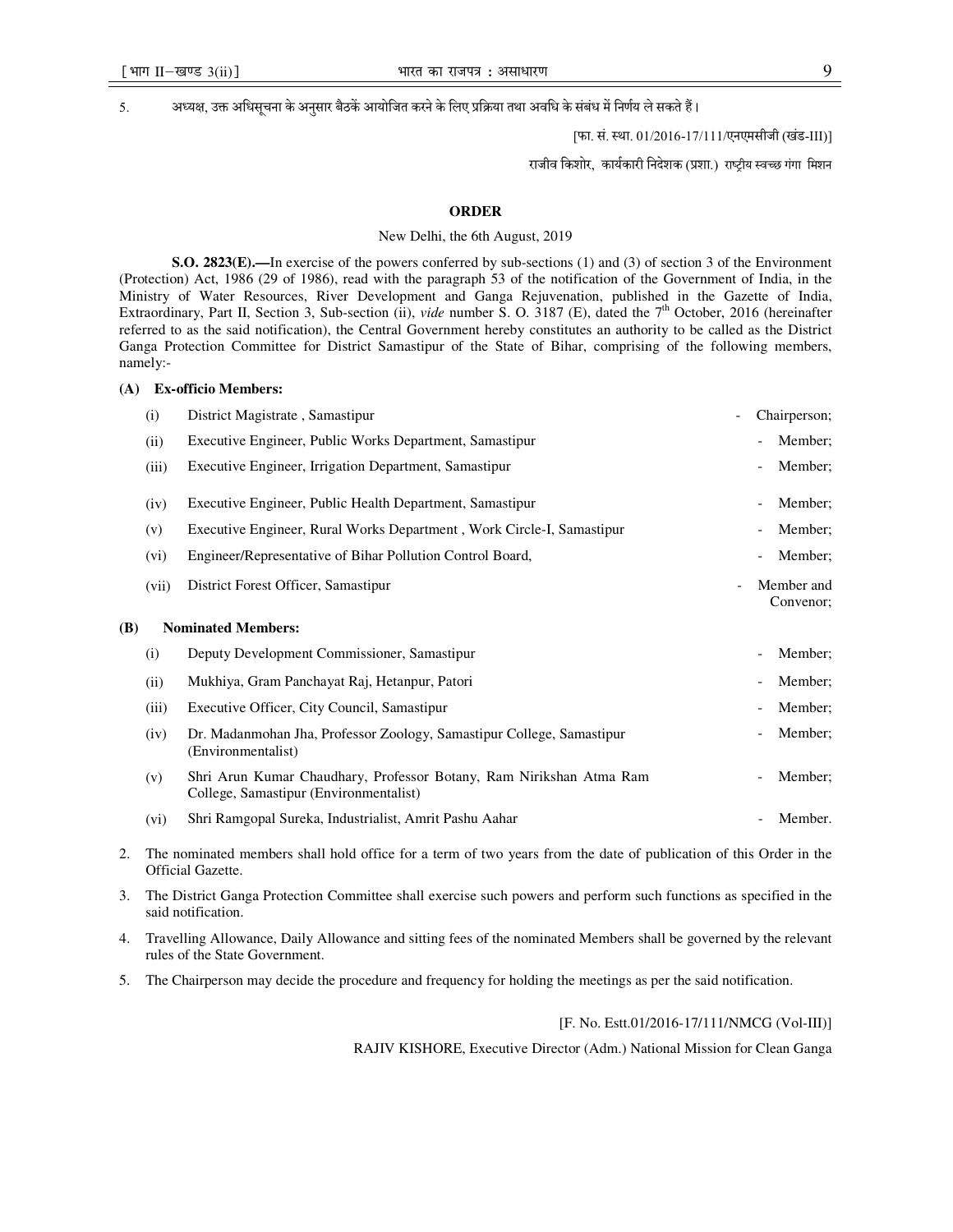## आदेश

## नई िदली, 6 अग
त , 2019

**का. आ. 2824(ब).**—केंद्र सरकार, दिनांक 7 अक्तूबर, 2016 के का. आ. 3187 (अ) द्वारा भारत के राजपत्र, असाधारण, भाग-II, खंड 3- उप-खंड (ii) में भारत सरकार के जल संसाधन, नदी विकास और गंगा संरक्षण मंत्रालय के प्रकाशित अधिसूचना (इसके बाद उक्त अधिसूचना के रूप में संदर्भित) के पैरा 53 के साथ पर्यावरण (संरक्षण) अधिनियम, 1986 (1986 का 29) की धारा 3 की उप-धारा (1) तथा (3) द्वारा प्रदत्त शक्तियों का प्रयोग करते हये एतदद्वारा बिहार राज्य के जिला भागलपुर के लिए जिला गंगा सुरक्षा समिति नामक प्राधिकरण का गठन करती है, जिसमें निम्नलिखित सदस्य शामिल होंगे :

## क- पदेन सदस्यगण

| (i)   | जिला पदाधिकारी, भागलपुर                                             | - अध्यक्ष:       |
|-------|---------------------------------------------------------------------|------------------|
| (ii)  | कार्यपालक  अभियंता, भवन प्रमंडल, भागलपुर                            | - सदस्य:         |
| (iii) | कार्यपालक अभियंता, सिंचाई प्रमंडल, भागलपुर                          | - सदस्य:         |
| (iv)  | कार्यपालक अभियंता, लोक स्वास्थ्य अभियंत्रण प्रमंडल, पूर्वी भागलपुर  | -सदस्य:          |
| (v)   | कार्यपालक अभियंता, ग्रामीण कार्य विभाग, भागलपुर                     | -सदस्य;          |
| (vi)  | क्षेत्रीय पदाधिकारी, बिहार राज्य प्रदूषण नियंत्रण परिषद,,  बेगूसराय | - सदस्य:         |
| (vii) | वन प्रमंडल पदाधिकारी, भागलपुर                                       | -सदस्य व संयोजक: |

#### ख- नामित सदस्यगण :

| (i)   | निदेशक, लेखा प्रशासन स्व नियोजन, भागलपुर                                          | -सदस्य: |
|-------|-----------------------------------------------------------------------------------|---------|
| (ii)  | कार्यपालक पदाधिकारी, नगर परिषद, सुल्तानगंज                                        | -सदस्य; |
| (iii) | मुखिया, ग्राम पंचायत मदरौनी, रंगरा चौक                                            | -सदस्य: |
| (iv)  | डॉ. सुनील चौधरी, विभागाध्यक्ष स्नातकोत्तर वनस्पति विज्ञान, भागलपुर  (पर्यावरणविद) | -सदस्य; |
| (v)   | डॉ. सुनील अग्रवाल, सचिव मंदार नेचर क्लब, भागलपुर (पर्यावरणविद)                    | -सदस्य: |
| (vi)  | श्री प्रदीप झुनझुनवाला, अध्यक्ष बिहार इंडस्ट्रीज़ एसोसिएशन, भागलपुर (उद्योगपति)   | -सदस्य. |

2. नामित सदस्यों का कार्यकाल इस आदेश की प्रकाशन की तारीख से दो वर्ष की अवधि के लिए होगा।

3. जिला गंगा सुरक्षा समिति ऐसी शक्तियों का प्रयोग करेगी और ऐसे कार्यो का पालन करेगी जो उक्त अधिसूचना में निर्दिष्ट है।

- 4. नािमत सद
यB को या)ा भAा/दैिनक भAा और बैठक फ@स राHय सरकार के िनयमB के अनसार देय होगी। ु
- 5. अध्यक्ष, उक्त अधिसूचना के अनुसार बैठकें आयोजित करने के लिए प्रक्रिया तथा अवधि के संबंध में निर्णय ले सकते हैं।

[फा. सं. स्था. 01/2016-17/111/एनएमसीजी (खंड-III)]

राजीव किशोर, कार्यकारी निदेशक (प्रशा.) राष्ट्रीय स्वच्छ गंगा मिशन

## **ORDER**

## New Delhi, the 6th August, 2019

**S.O. 2824(E).—**In exercise of the powers conferred by sub-sections (1) and (3) of section 3 of the Environment (Protection) Act, 1986 (29 of 1986), read with the paragraph 53 of the notification of the Government of India, in the Ministry of Water Resources, River Development and Ganga Rejuvenation, published in the Gazette of India, Extraordinary, Part II, Section 3, Sub-section (ii), *vide* number S. O. 3187 (E), dated the 7<sup>th</sup> October, 2016 (hereinafter referred to as the said notification), the Central Government hereby constitutes an authority to be called as the District Ganga Protection Committee for District Bhagalpur of the State of Bihar, comprising of the following members, namely:-